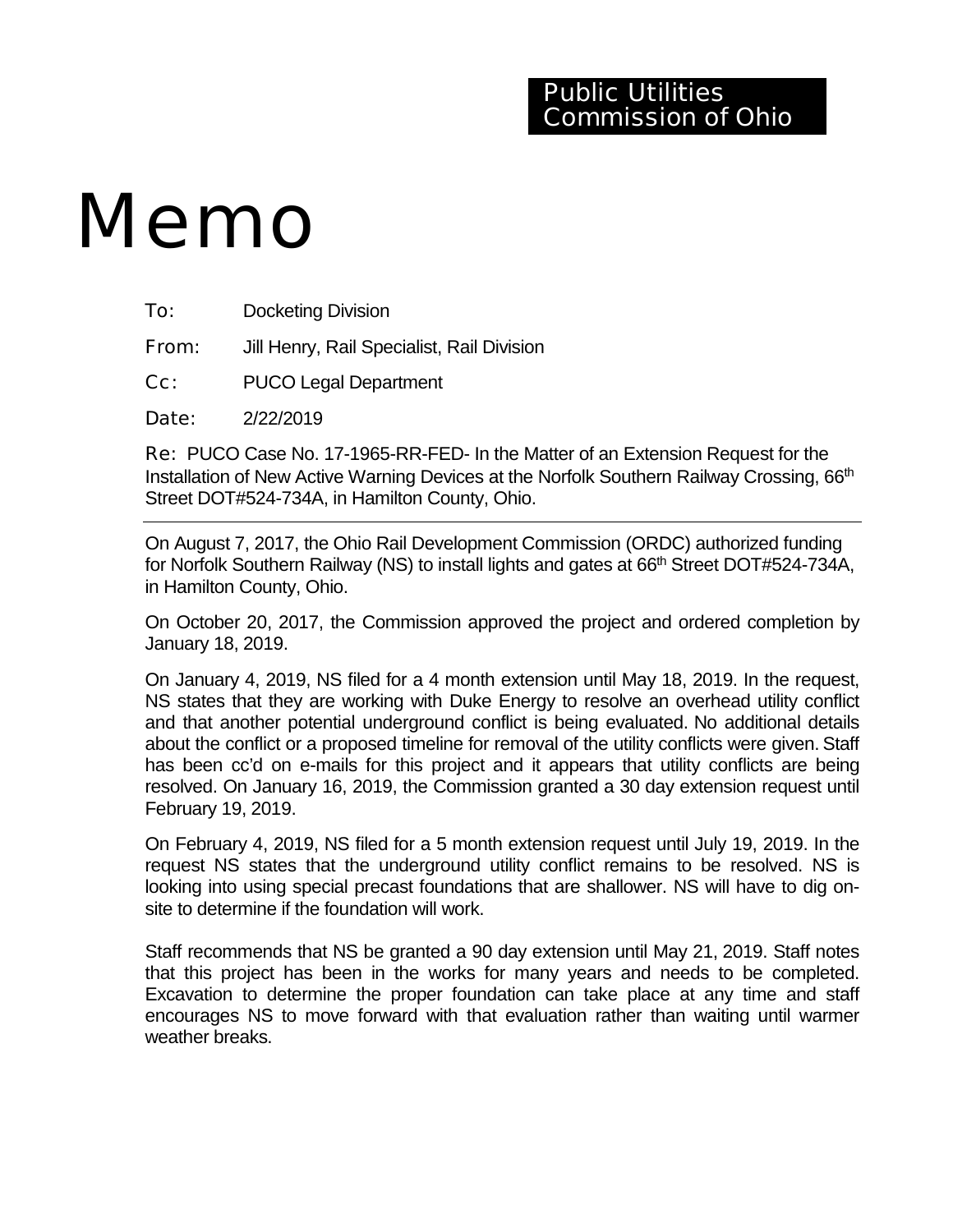## BEFORE THE PUBLIC UTILITIES COMMISSION OF OHIO

| In the Matter of the Authorization of<br>Norfolk Southern Railway to Install |    | Case No. 17-1965-RR-FED               |
|------------------------------------------------------------------------------|----|---------------------------------------|
| Active Warning Devices in the City of                                        |    | <b>REQUEST TO EXTEND</b>              |
| Cincinnati, Hamilton County.                                                 |    | <b>CONSTRUCTION DEADLINE</b>          |
|                                                                              |    |                                       |
|                                                                              |    | D. Casey Talbott (0046767)            |
|                                                                              |    | (Counsel of Record)                   |
|                                                                              |    | EASTMAN & SMITH LTD.                  |
|                                                                              | ÷. | One SeaGate, 24 <sup>th</sup> Floor   |
|                                                                              |    | P.O. Box 10032                        |
|                                                                              | N. | Toledo, Ohio 43699-0032               |
|                                                                              |    | Telephone: (419) 241-6000             |
|                                                                              |    | Fax: (419) 247-1777                   |
|                                                                              |    | E-Mail: dctalbott@eastmansmith.com    |
|                                                                              | ٠  |                                       |
|                                                                              |    | <b>Attorneys for Norfolk Southern</b> |
|                                                                              |    | <b>Railway Company</b>                |

 $s\hbox{-} s\hbox{-} s\hbox{-} s\hbox{-} s\hbox{-} s\hbox{-} s\hbox{-} s\hbox{-} s\hbox{-} s\hbox{-} s\hbox{-} s\hbox{-} s\hbox{-} s\hbox{-} s\hbox{-} s\hbox{-} s\hbox{-} s\hbox{-} s\hbox{-} s\hbox{-} s\hbox{-} s\hbox{-} s\hbox{-} s\hbox{-} s\hbox{-} s\hbox{-} s\hbox{-} s\hbox{-} s\hbox{-} s\hbox{-} s\hbox{-} s\hbox{-} s\hbox{-} s\hbox{-} s\hbox{-} s\hbox{-} s\hbox$ 

Norfolk Southern Railway Company ('NSRC") respectfully requests an extension of time of five  $(5)$  months – through July 19, 2019 – within which to complete the involved construction project at the 66<sup>th</sup> Street grade crossing (DOT #524734A) in Cincinnati, Hamilton County.

×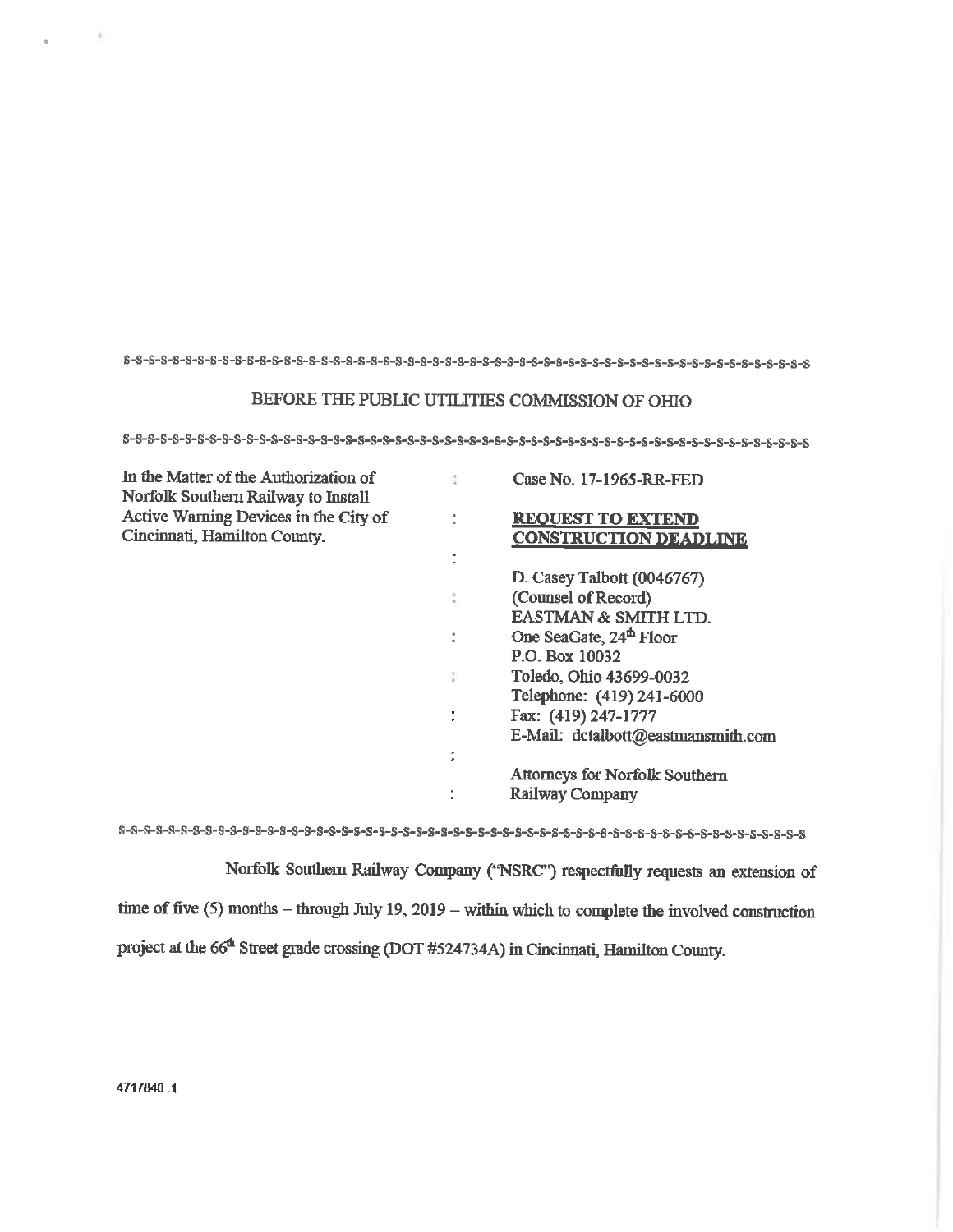A memorandum in support is attached.

Respectfully submitted.

EASTMAN & SMITH LTD.

/s/ D. Casey Talbott D. Casey Talbott One SeaGate, 24<sup>th</sup> Floor P.O. Box 10032 Toledo, Ohio 43699-0032 Telephone: (419) 241-6000 Fax: (419) 247-1777 E-Mail: dctalbott@eastmansmith.com

**Attorneys for Norfolk Southern** Railway Company

## **MEMORANDUM IN SUPPORT**

By Finding and Order of October 20, 2017, NSRC was authorized to install lights and gates at the 66<sup>th</sup> Street grade crossing in Cincinnati, Hamilton County, with an original construction deadline set for January 18, 2019.

NSRC sought an extension of this deadline, due to an outstanding, underground utility conflict; in response, by Entry of January 10, 2019, the Commission requested that NSRC provide further information regarding the outstanding conflict, as well as a timeframe for anticipated resolution/cut-in.

By way of greater information: Qwest has a fiber optic cable near the proposed signal foundations in both involved quadrants. So NSRC is analyzing the availability of special poured and/or wider and shallower pre-cast foundations. Specific selection of foundation type will be determined when the earth has been opened and NSRC construction forces can see exactly where the fiber is located.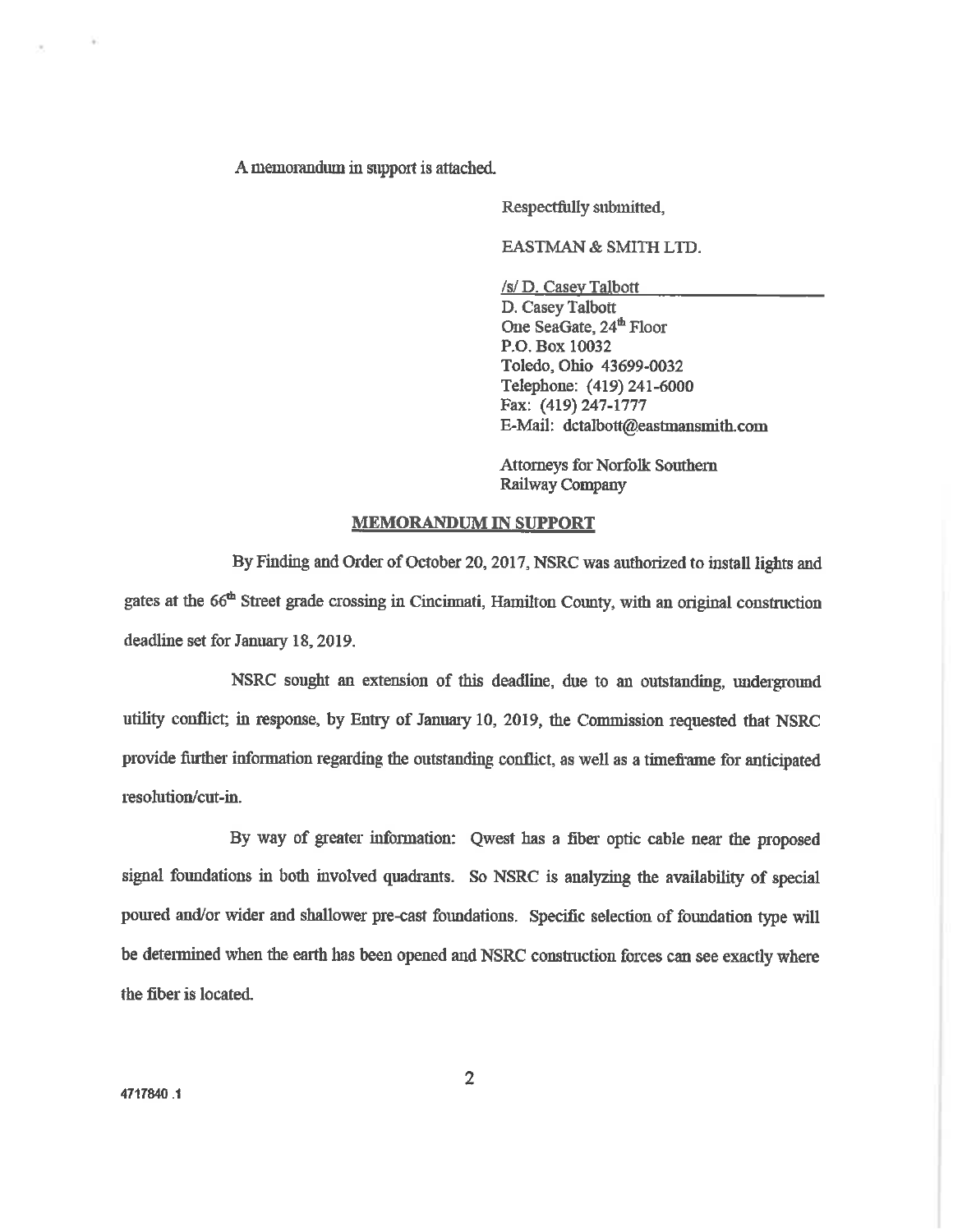By way of timing, NSRC hopes to resolve this conflict within sixty (60) days (pending special foundation availability/delivery, and winter weather conditions, etc.), and to then complete the project within approximately thirty-two (32) gang days (the number of days approved by the ORDC) after signal forces arrive on site.

NSRC has been in contact with the ORDC with respect to the above, toward resolving related concerns, including federal funding.

For the foregoing reasons, NSRC respectfully requests that the project completion deadline be extended through July 19, 2019.

## Respectfully submitted,

### **EASTMAN & SMITH LTD.**

/s/ D. Casey Talbott

D. Casey Talbott One SeaGate, 24<sup>th</sup> Floor P.O. Box 10032 Toledo, Ohio 43699-0032 Telephone: (419) 241-6000 Fax: (419) 247-1777 E-Mail: dctalbott@eastmansmith.com

**Attorneys for Norfolk Southern** Railway Company

#### **PROOF OF SERVICE**

A copy of the foregoing Request to Extend Construction Deadline was filed electronically with the Commission this  $4<sup>th</sup>$  day of February, 2019. Notice of this filing will be sent by operation of the Court's electronic filing system to all parties indicated on the electronic filing receipt. Parties may access this filing through the Court's system.

> /s/ D. Casey Talbott **Attorney for Norfolk Southern Railway Company**

 $\sim$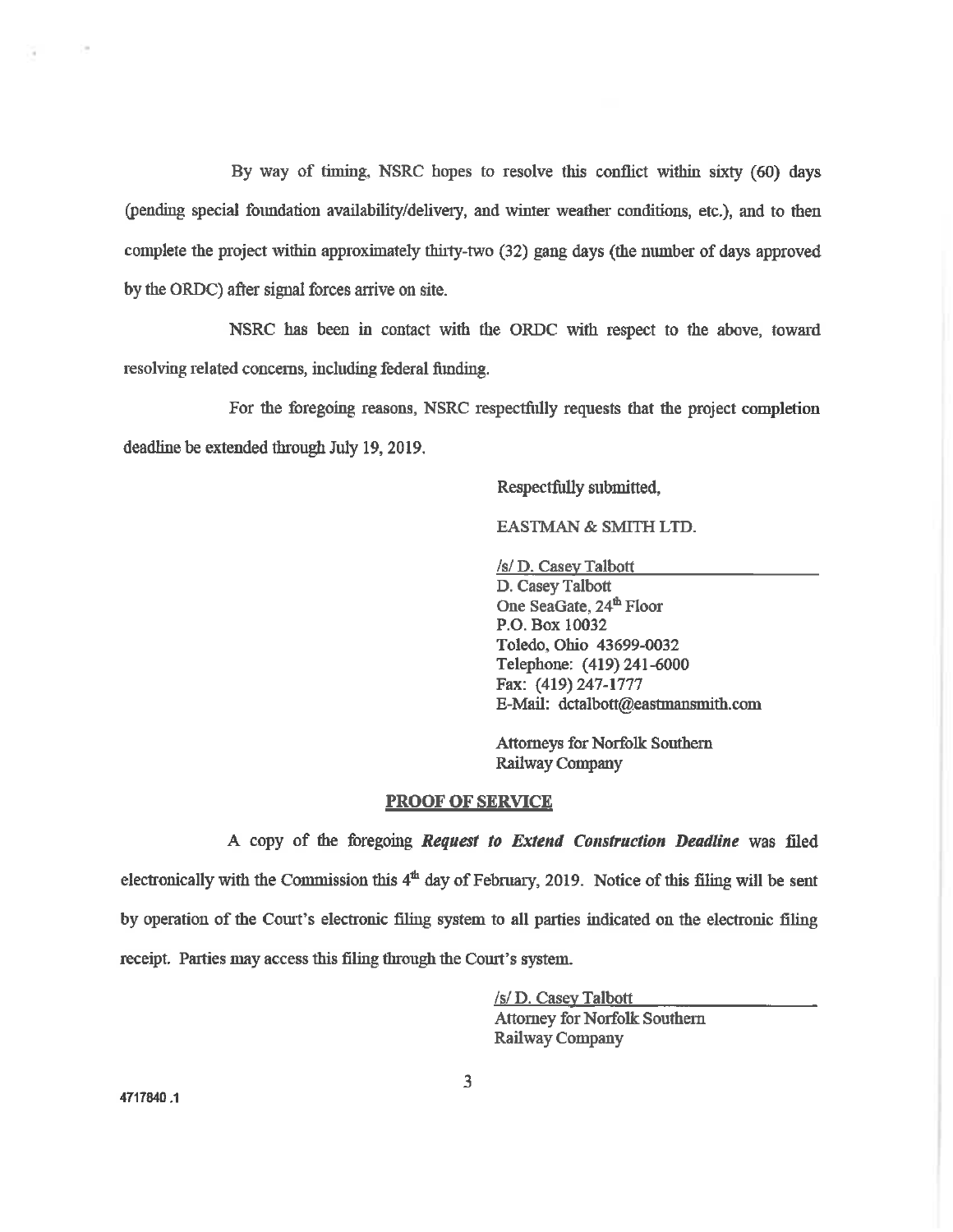This foregoing document was electronically filed with the Public Utilities

**Commission of Ohio Docketing Information System on** 

2/4/2019 4:20:08 PM

in

 $\omega = -i \gamma \, E$ 

**Case No(s). 17-1965-RR-FED** 

Summary: Request Request to Extend Construction Deadline electronically filed by Mr. D. Casey Talbott on behalf of Norfolk Southern Railway Company